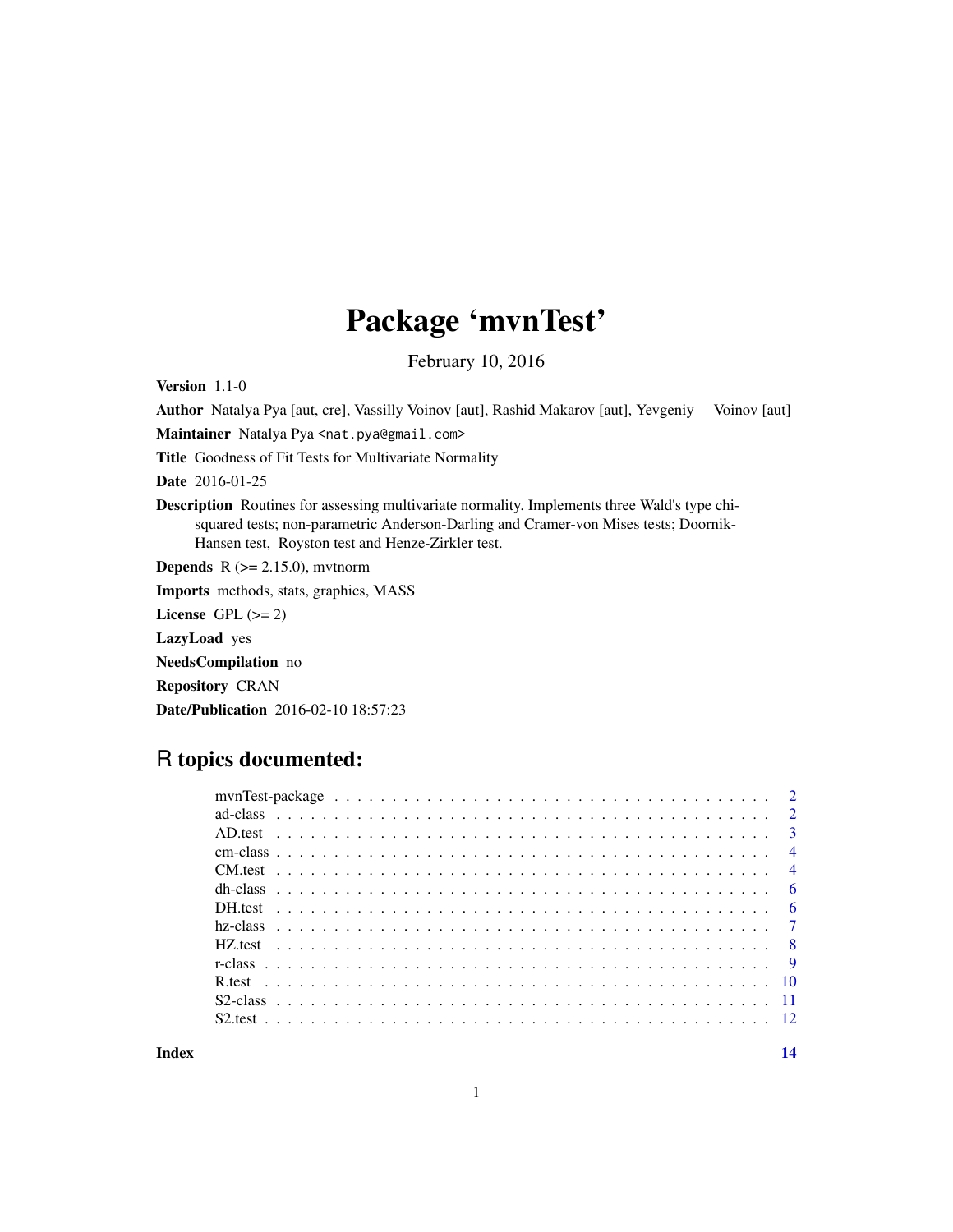mvnTest provides functions for assessing multivariate normality. It includes eight test statistics such as three Wald's type chi-squared tests (McCulloch, Nikulin-Rao-Robson and Dzhaparidze-Nikulin tests), non-parametric Anderson-Darling and Cramer-von Mises tests; Doornik-Hansen test, Royston test and Henze-Zirkler test.

#### Details

| Package: | mvnTest    |
|----------|------------|
| Type:    | Package    |
| License: | $GPL (=2)$ |

#### Note

The printing method and plotting are in part adapted from R package MVN (version 4.0, Korkmaz, S. et al., 2015)

#### Author(s)

Vassilly Voinov, Natalya Pya, Rashid Makarov, Yevgeniy Voinov Maintainer: Natalya Pya <nat.pya@gmail.com>

ad-class *Class* "ad"

#### Description

An S4 class for the Anderson-Darling test for multivariate normality.

#### Slots

AD: stores the values of the test statistics p.value: stores the p-value of the test data.name: stores the name of the data

#### Author(s)

Natalya Pya, Vassilly Voinov, Rashid Makarov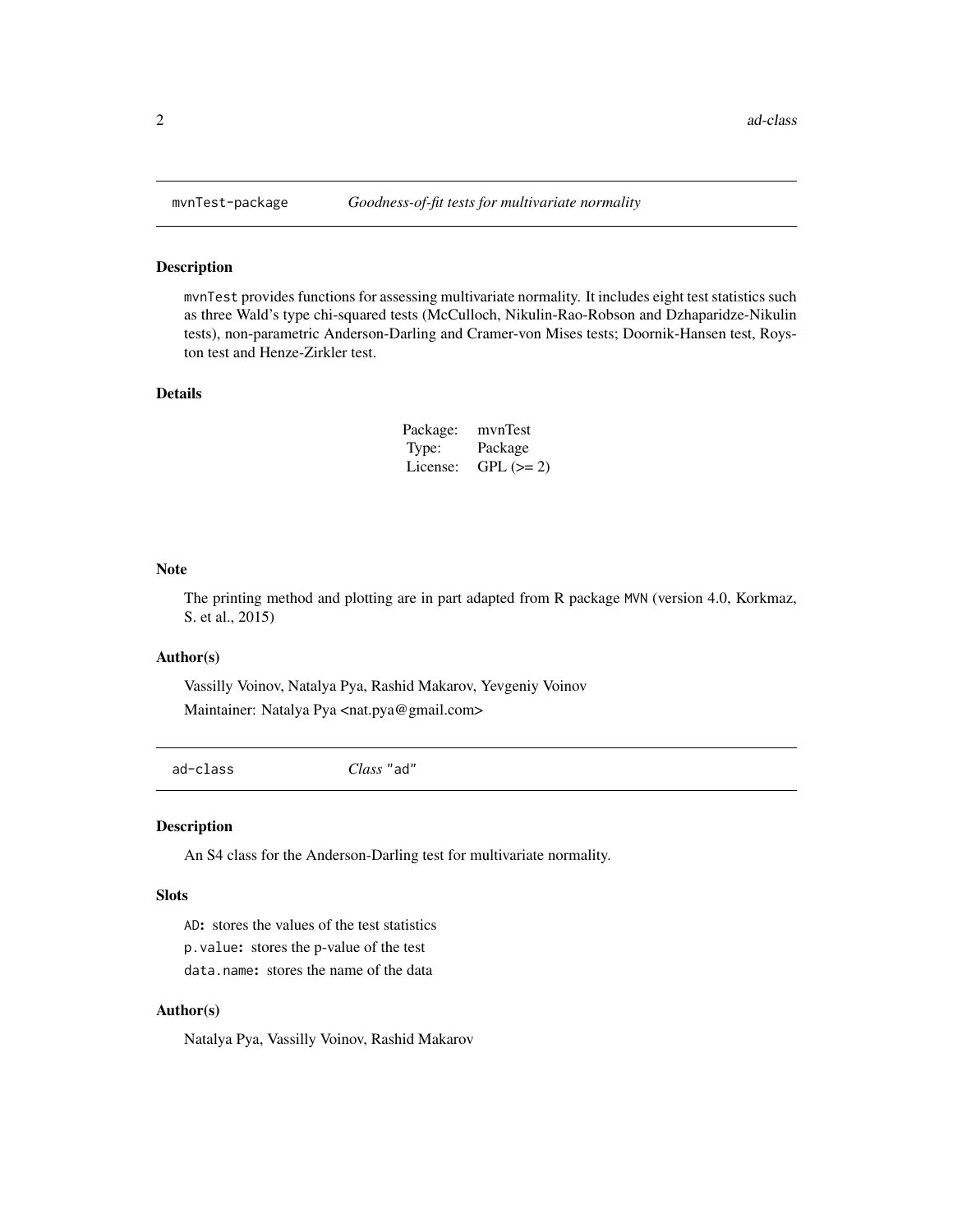<span id="page-2-1"></span><span id="page-2-0"></span>This function implements the Anderson-Darling test for assessing multivariate normality. It calculates the value of the test and its approximate p-value.

#### Usage

AD.test(data, qqplot = FALSE)

#### Arguments

| data   | A numeric matrix or data frame.         |
|--------|-----------------------------------------|
| qqplot | If TRUE produces a chi-squared QQ plot. |

#### Value

| AD      | the value of the test statistic. |
|---------|----------------------------------|
| p.value | the p-value of the test.         |

#### Note

The printing method and plotting are in part adapted from R package MVN (version 4.0, Korkmaz, S. et al., 2015).

The computations are relatively expensive as Monte Carlo procedure is used to calculate empirical p-vales.

#### Author(s)

Rashid Makarov, Vassilly Voinov, Natalya Pya

#### References

Paulson, A., Roohan, P., and Sullo, P. (1987). Some empirical distribution function tests for multivariate normality. Journal of Statistical Computation and Simulation, 28, 15-30

Henze, N. and Zirkler, B. (1990). A class of invariant consistent tests for multivariate normality. Communications in Statistics - Theory and Methods, 19, 3595-3617

Selcuk Korkmaz, Dincer Goksuluk, and Gokmen Zararsiz. MVN: Multivariate Normality Tests, 2015. R package version 4.0

#### See Also

[S2.test](#page-11-1), [CM.test](#page-3-1), [DH.test](#page-5-1), [R.test](#page-9-1), [HZ.test](#page-7-1)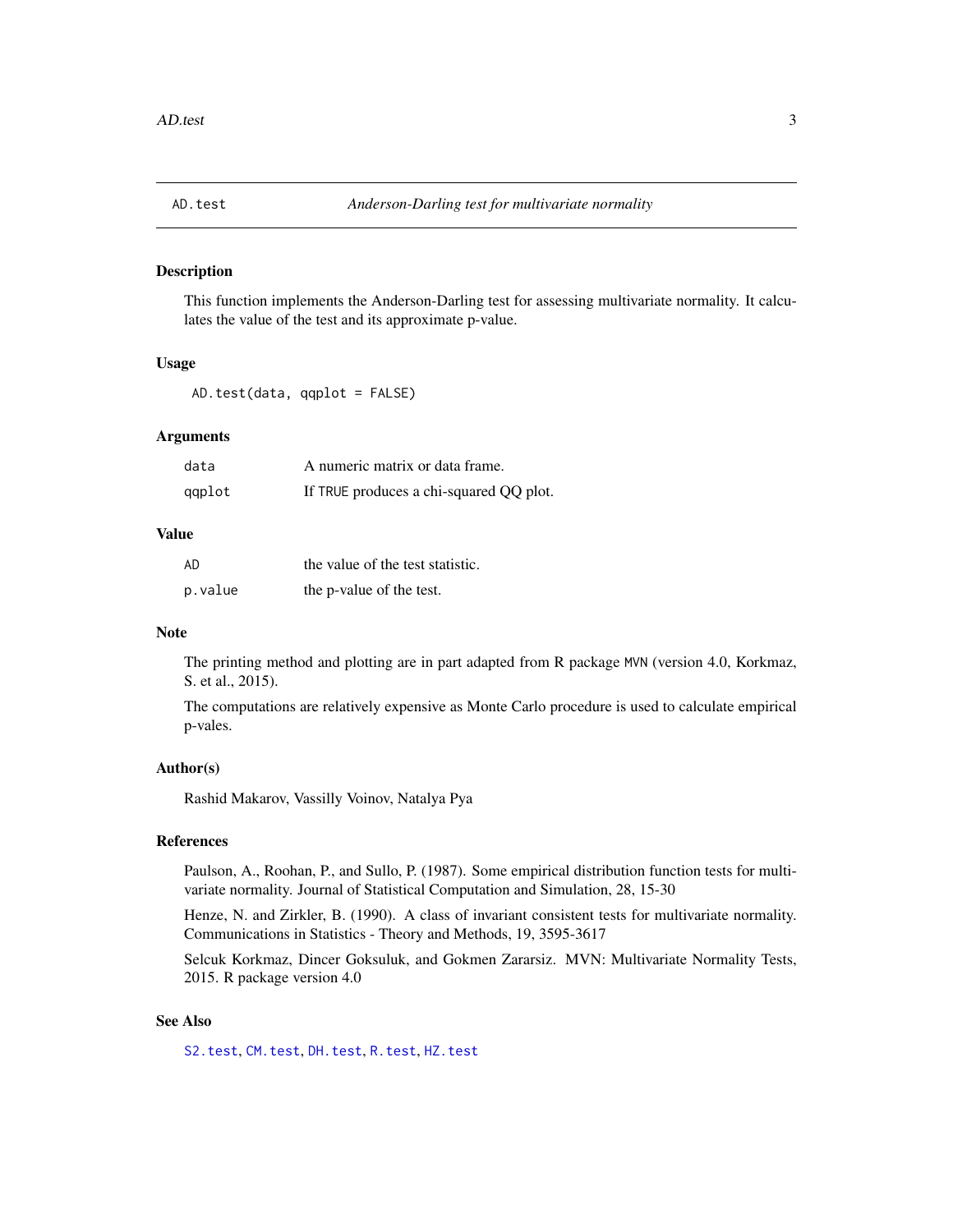#### Examples

```
## Not run:
## generating n bivariate normal random variables...
dat <- rmorm(n=100,mean=rep(0, 2), sigma=matrix(c(4, 2, 2, 4), 2, 2))res <- AD.test(dat)
res
## generating n bivariate t distributed with 10df random variables...
dat <- rmvt(n=200,sigma=matrix(c(4,2,2,4),2,2),df=10,delta=rep(0,2))
res1 <- AD.test(dat)
res1
data(iris)
setosa <- iris[1:50, 1:4] # Iris data only for setosa
res2 <- AD.test(setosa, qqplot = TRUE)
res2
```
## End(Not run)

cm-class *Class* "cm"

#### Description

An S4 class for the Cramer-von Mises test for multivariate normality.

#### Slots

CM: stores the values of the test statistics p.value: stores the p-value of the test data.name: stores the name of the data

#### Author(s)

Natalya Pya, Vassilly Voinov, Rashid Makarov

<span id="page-3-1"></span>CM.test *Cramer-von Mises test for Multivariate Normality*

#### Description

This function implements the Cramer-von Mises test for assessing multivariate normality.

#### Usage

CM.test(data, qqplot = FALSE)

<span id="page-3-0"></span>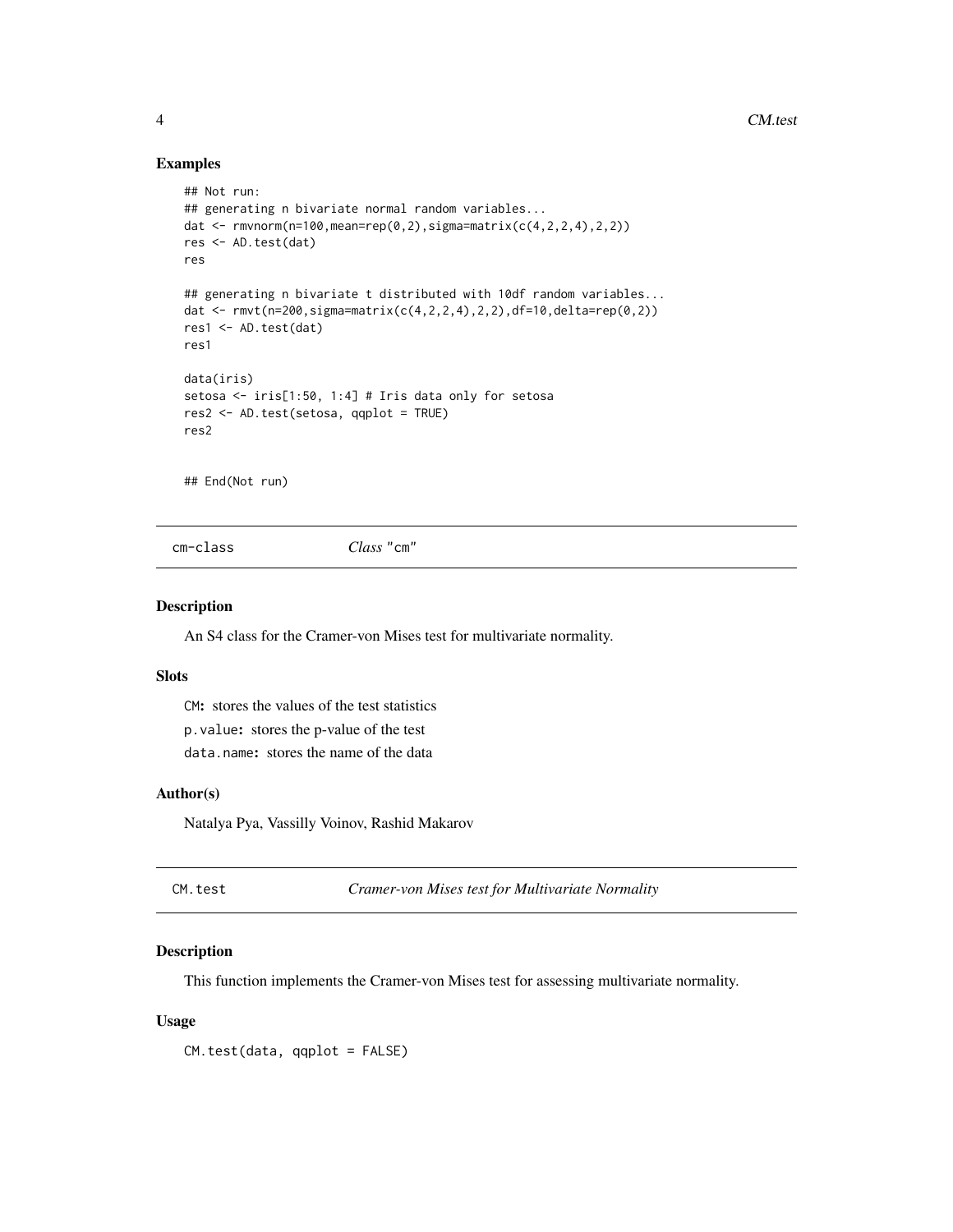#### <span id="page-4-0"></span>CM.test 5

#### Arguments

| data   | A numeric matrix or data frame        |
|--------|---------------------------------------|
| qqplot | if TRUE creates a chi-square Q-Q plot |

#### Details

Calculates the value of the Cramer-von Mises test and the approximate p-value.

#### Value

| CM.       | the value of the test statistic                |
|-----------|------------------------------------------------|
| p.value   | the p-value of the test                        |
| data.name | a character string giving the name of the data |

#### **Note**

The printing method and plotting are in part adapted from R package MVN (version 4.0, Korkmaz, S. et al., 2015).

The computations are relatively expensive as Monte Carlo procedure is used to calculate empirical p-vales.

#### Author(s)

Rashid Makarov, Vassilly Voinov, Natalya Pya

#### References

Koziol, J. (1982). A class of invariant procedures for assessing multivariate normality. Biometrika, 69, 423-427

Henze, N. and Zirkler, B. (1990). A class of invariant consistent tests for multivariate normality. Communications in Statistics - Theory and Methods, 19, 3595-3617

#### See Also

[S2.test](#page-11-1), [AD.test](#page-2-1), [DH.test](#page-5-1), [R.test](#page-9-1), [HZ.test](#page-7-1)

#### Examples

```
## Not run:
## generating n bivariate normal random variables...
dat <- rmvnorm(n=100,mean=rep(0,2),sigma=matrix(c(4,2,2,4),2,2))
res <- CM.test(dat)
res
## generating n bivariate t distributed with 10df random variables...
dat <- rmvt(n=200,sigma=matrix(c(4,2,2,4),2,2),df=10,delta=rep(0,2))
res1 <- CM.test(dat)
res1
```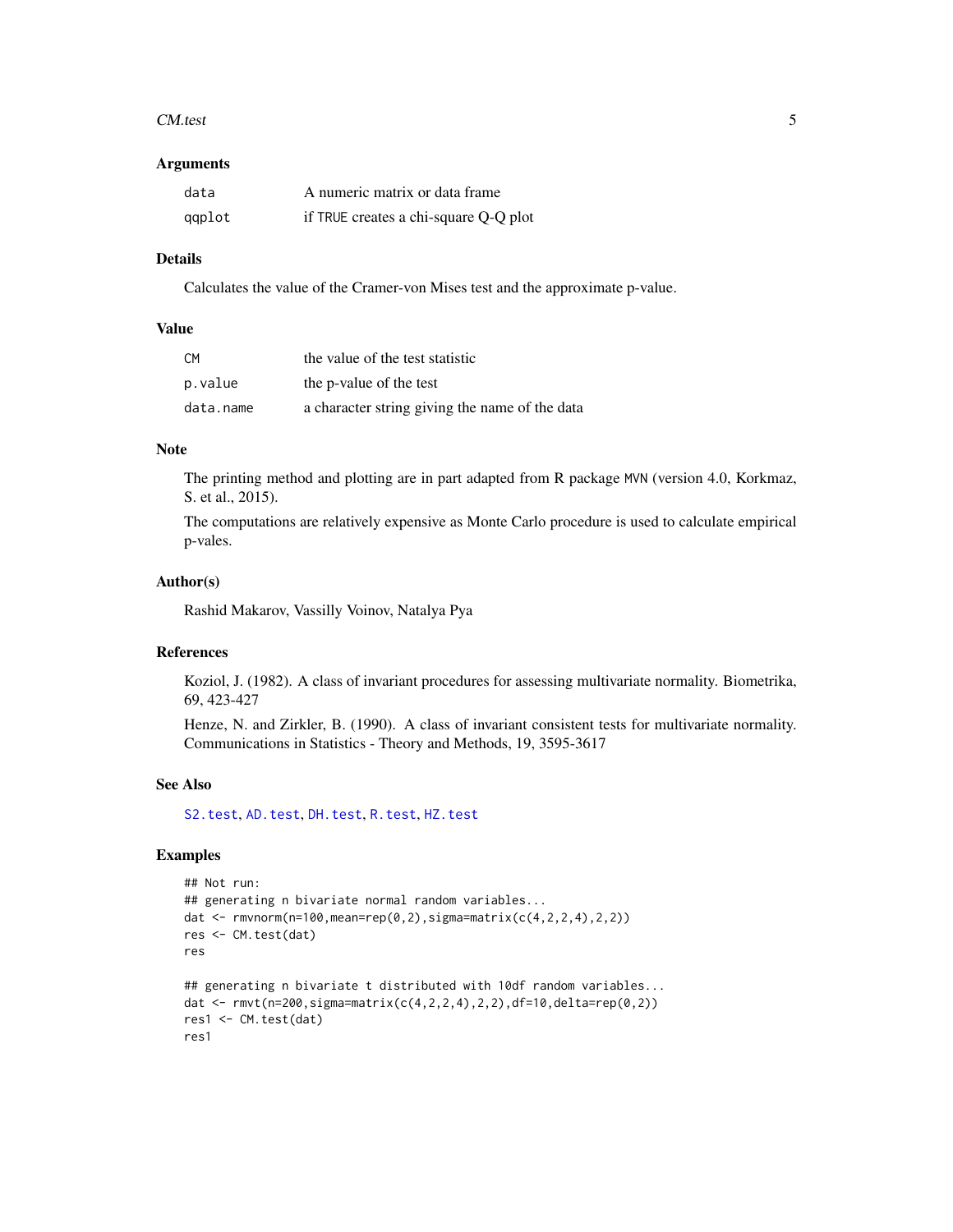#### <span id="page-5-0"></span>6 DH.test

```
data(iris)
setosa <- iris[1:50, 1:4] # Iris data only for setosa
res2 <- CM.test(setosa, qqplot = TRUE)
res2
## End(Not run)
```
dh-class *Class* "dh"

#### Description

An S4 class for the Doornik-Hansen test for multivariate normality.

#### **Slots**

DH: stores the values of the test statistics p.value: stores the p-value of the test

data.name: stores the name of the data

#### Author(s)

Natalya Pya, Vassilly Voinov, Rashid Makarov

<span id="page-5-1"></span>DH.test *Doornik-Hansen test for Multivariate Normality*

#### Description

This function implements the Doornik-Hansen test for assessing multivariate normality.

#### Usage

DH.test(data, qqplot = FALSE)

#### Arguments

| data   | A numeric matrix or data frame        |
|--------|---------------------------------------|
| qqplot | if TRUE creates a chi-square Q-Q plot |

#### Details

Calculates the value of the Doornik-Hansen test and the approximate p-value.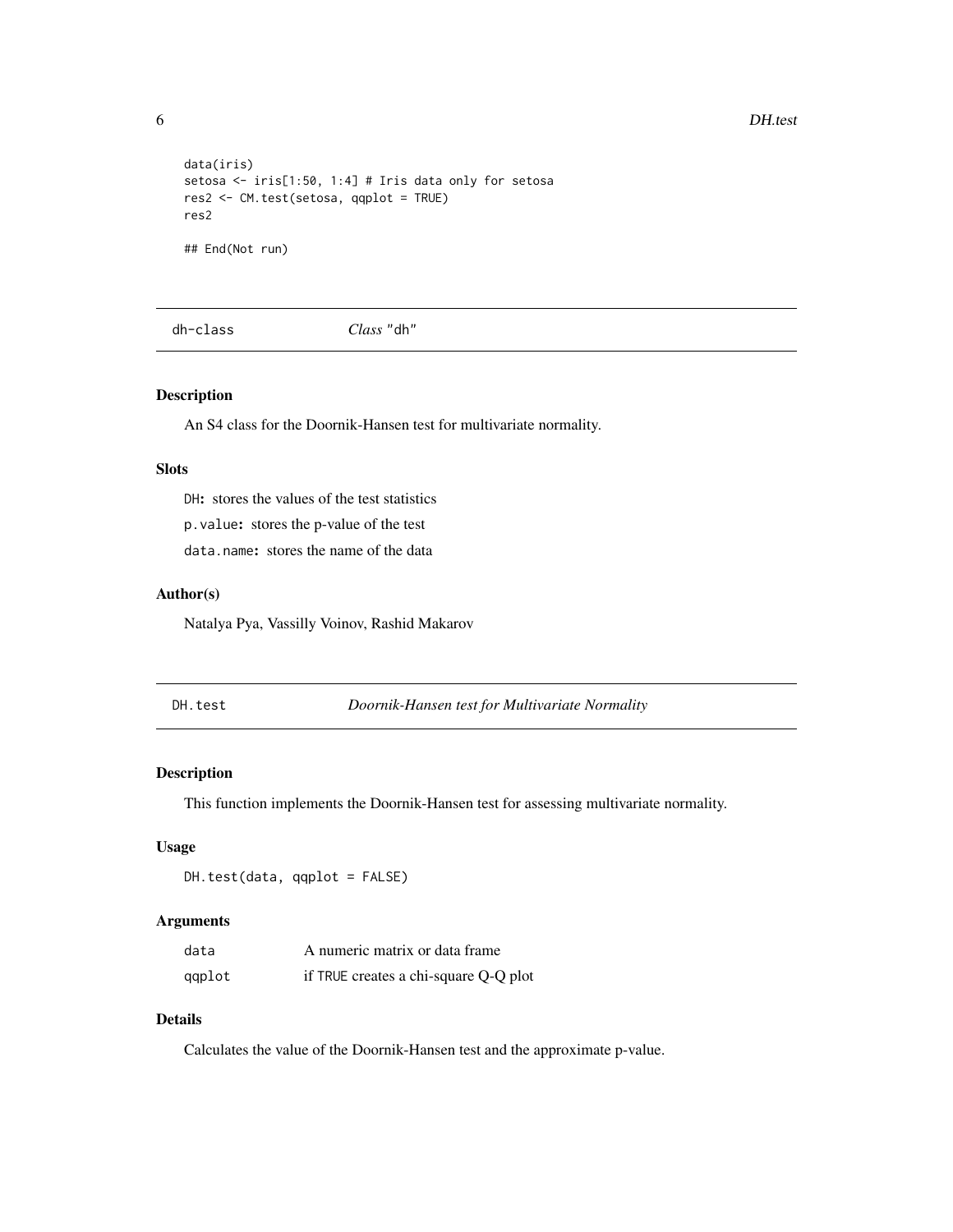#### <span id="page-6-0"></span>hz-class 7

#### Value

| DH        | the value of the test statistic                |
|-----------|------------------------------------------------|
| p.value   | the p-value of the test                        |
| data.name | a character string giving the name of the data |

#### Note

The printing method and plotting are in part adapted from R package MVN (version 4.0, Korkmaz, S. et al., 2015).

#### Author(s)

Rashid Makarov, Vassilly Voinov, Natalya Pya

#### References

Doornik, J. and Hansen, H. (2008). An omnibus test for univariate and multivariate normality. Oxford Bulletin of Economics and Statistics, 70, 915-925.

#### See Also

[S2.test](#page-11-1), [AD.test](#page-2-1), [CM.test](#page-3-1), [R.test](#page-9-1), [HZ.test](#page-7-1)

#### Examples

```
## generating n bivariate normal random variables...
dat <- rmvnorm(n=200,mean=rep(0,2),sigma=matrix(c(4,2,2,4),2,2))
res <- DH.test(dat)
res
## generating n bivariate t distributed with 10df random variables...
dat <- rmvt(n=200,sigma=matrix(c(4,2,2,4),2,2)*.8,df=10,delta=rep(0,2))
res1 <- DH.test(dat)
res1
data(iris)
setosa <- iris[1:50, 1:4] # Iris data only for setosa
res2 <- DH.test(setosa, qqplot = TRUE)
res2
```
hz-class *Class* "hz"

#### Description

An S4 class for the Henze-Zirkler test for multivariate normality.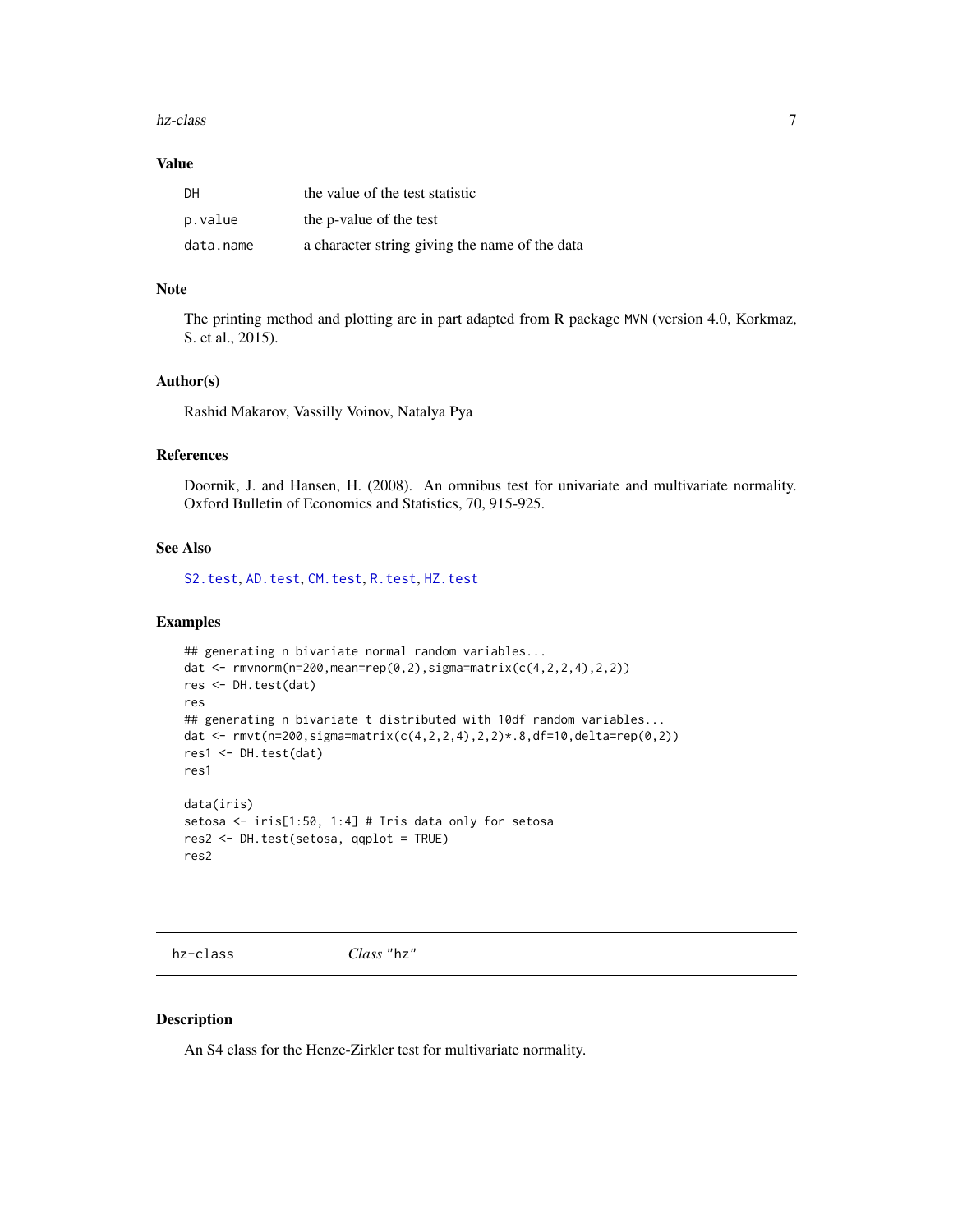#### <span id="page-7-0"></span>Slots

HZ: stores the values of the test statistics

p.value: stores the p-value of the test

data.name: stores the name of the data

#### Author(s)

Natalya Pya, Vassilly Voinov, Rashid Makarov

<span id="page-7-1"></span>HZ.test *Henze-Zirkler test for Multivariate Normality*

#### Description

This function implements the Henze-Zirkler test for assessing multivariate normality.

#### Usage

HZ.test(data, qqplot = FALSE)

#### Arguments

| data   | A numeric matrix or data frame        |
|--------|---------------------------------------|
| qqplot | if TRUE creates a chi-square Q-Q plot |

#### Details

Calculates the value of the Henze-Zirkler test and the approximate p-value.

#### Value

| H7        | the value of the test statistic                |
|-----------|------------------------------------------------|
| p.value   | the p-value of the test                        |
| data.name | a character string giving the name of the data |

#### Note

The printing method and plotting are in part adapted from R package MVN (Korkmaz, S. et al., 2015, version 4.0).

#### Author(s)

Rashid Makarov, Vassilly Voinov, Natalya Pya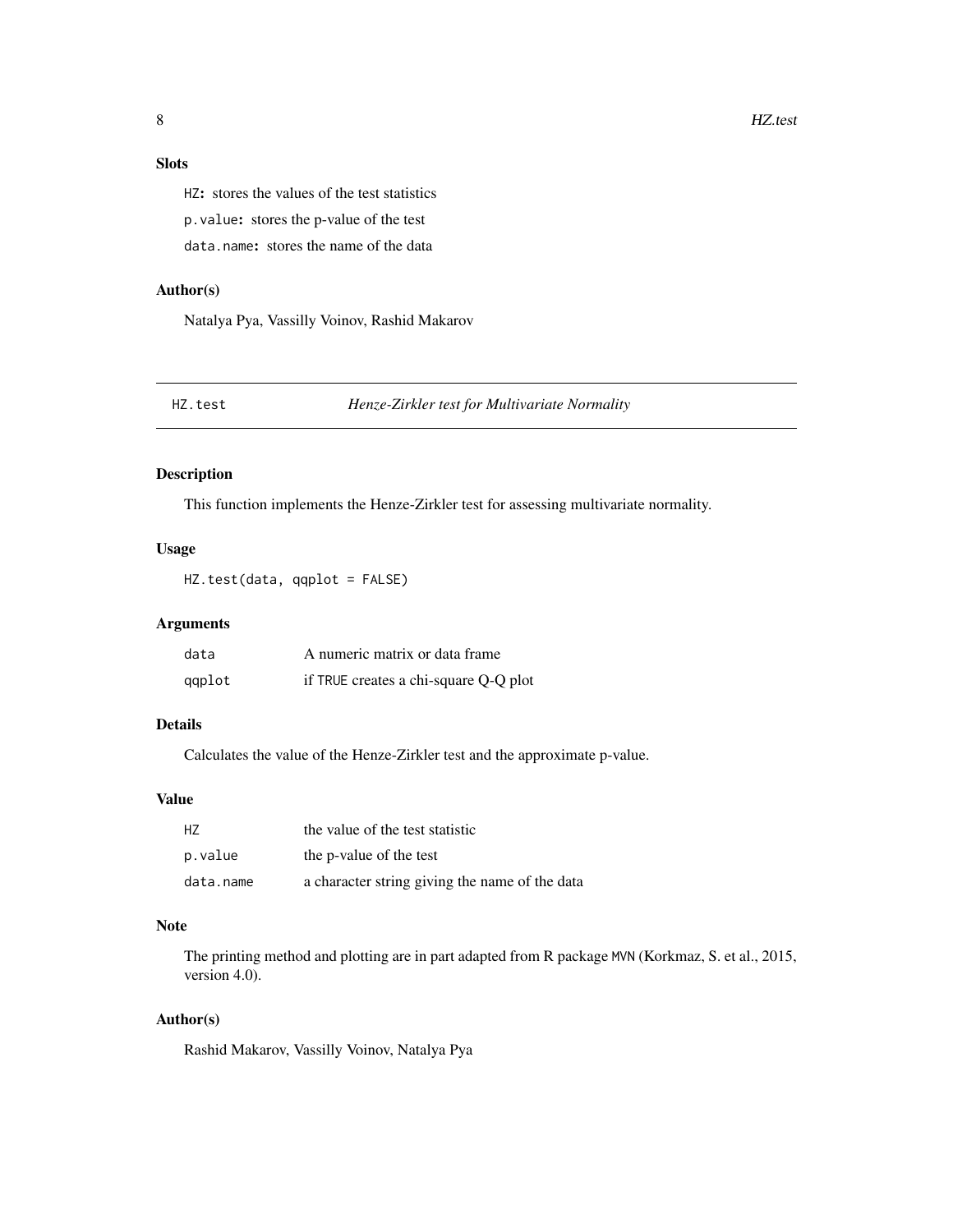#### <span id="page-8-0"></span>r-class 9

#### References

Henze, N. and Zirkler, B. (1990). A class of invariant consistent tests for multivariate normality. Communications in Statistics-Theory and Methods, 19, 3595-3617

#### See Also

[S2.test](#page-11-1), [DH.test](#page-5-1), [AD.test](#page-2-1), [CM.test](#page-3-1), [R.test](#page-9-1)

#### Examples

```
## generating n bivariate normal random variables...
dat <- rmvnorm(n=200,mean=rep(0,2),sigma=matrix(c(4,2,2,4),2,2))
res <- HZ.test(dat)
res
## generating n bivariate t distributed with 10df random variables...
dat <- rmvt(n=200,sigma=matrix(c(4,2,2,4),2,2)*.8,df=10,delta=rep(0,2))
res1 <- HZ.test(dat)
res1
data(iris)
setosa = iris[1:50, 1:4] # Iris data only for setosa
res2 <- HZ.test(setosa, qqplot = TRUE)
res2
```
r-class *Class* "r"

#### Description

An S4 class for the Royston test for multivariate normality.

#### **Slots**

R: stores the values of the test statistics

p.value: stores the p-value of the test

data.name: stores the name of the data

#### Author(s)

Natalya Pya, Vassilly Voinov, Rashid Makarov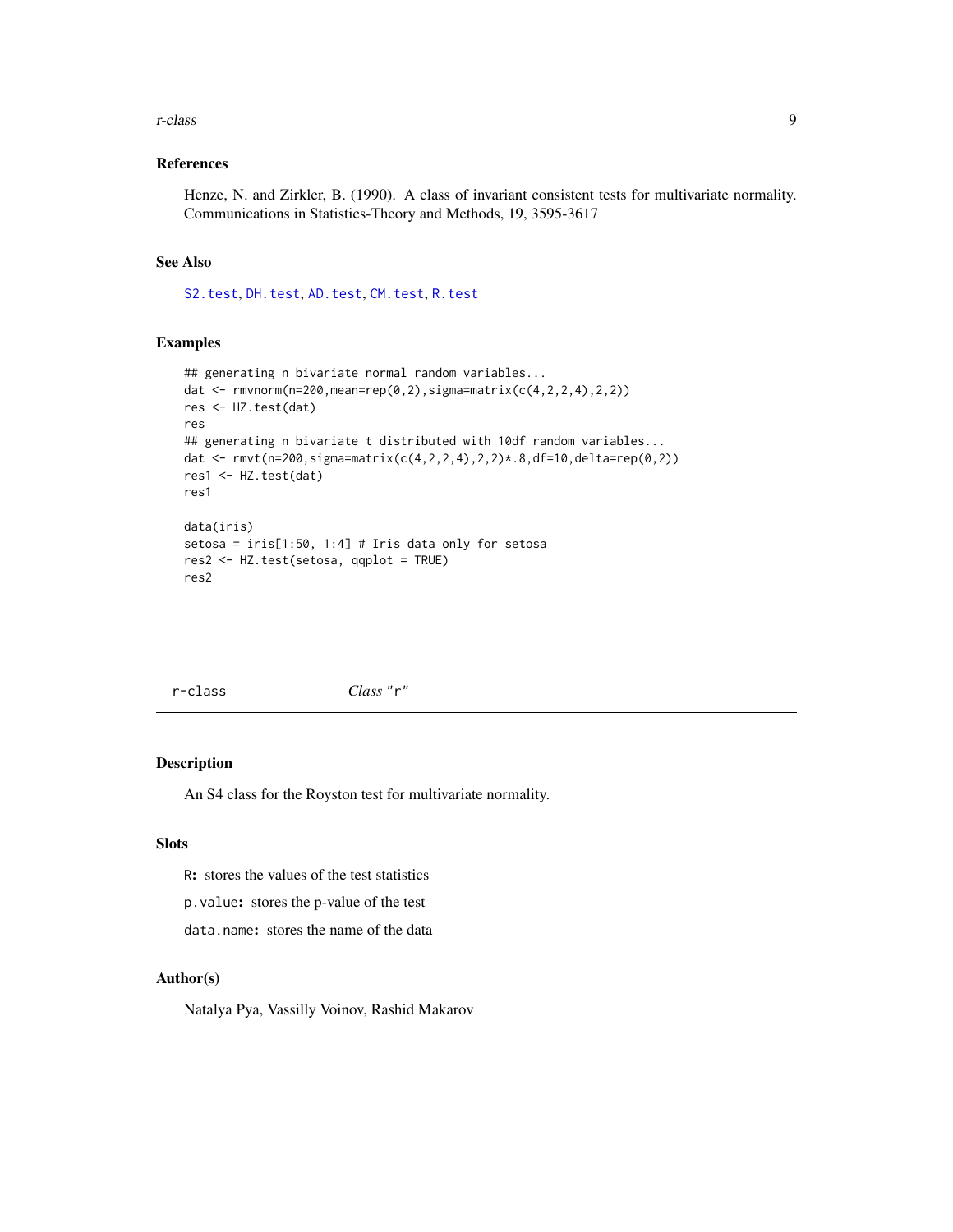<span id="page-9-1"></span><span id="page-9-0"></span>

This function implements the Royston test for assessing multivariate normality.

#### Usage

R.test(data, qqplot = FALSE)

#### Arguments

| data   | A numeric matrix or data frame        |
|--------|---------------------------------------|
| qqplot | if TRUE creates a chi-square Q-Q plot |

#### Details

Calculates the value of the Royston test and the approximate p-value.

#### Value

| R         | the value of the test statistic                |
|-----------|------------------------------------------------|
| p.value   | the p-value of the test                        |
| data.name | a character string giving the name of the data |

#### Note

The printing method and plotting are in part adapted from R package MVN (Korkmaz, S. et al., 2015, version 4.0).

#### Author(s)

Rashid Makarov, Vassilly Voinov, Natalya Pya

#### References

Royston, P. (1992). Approximating the Shapiro-Wilk W-test for non-normality. Statistics and Computing, 2, 117-119.

#### See Also

[S2.test](#page-11-1), [DH.test](#page-5-1), [AD.test](#page-2-1), [CM.test](#page-3-1), [HZ.test](#page-7-1)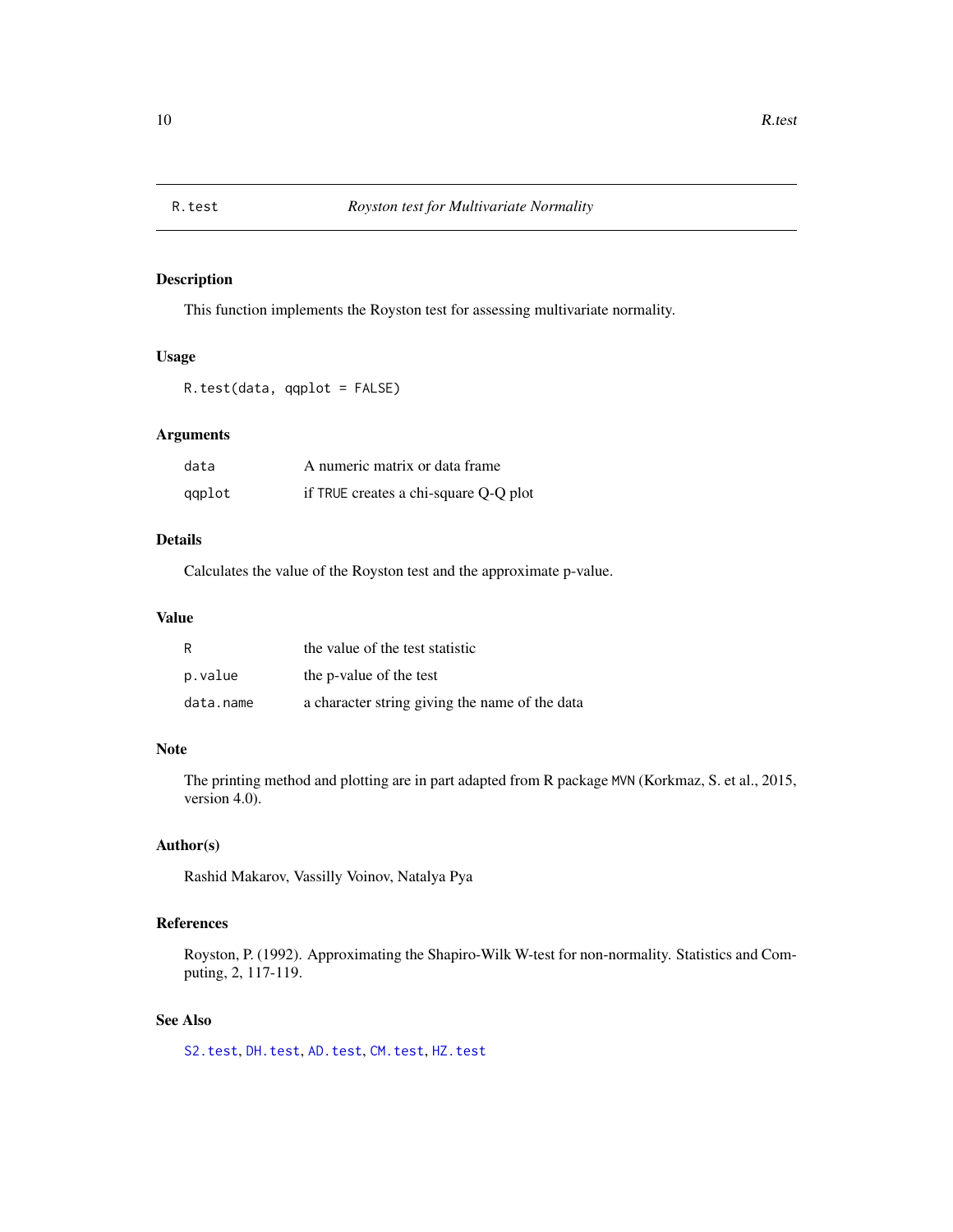#### <span id="page-10-0"></span> $S2$ -class  $11$

#### Examples

```
## generating n bivariate normal random variables...
dat <- rmvnorm(n=200,mean=rep(0,2),sigma=matrix(c(4,2,2,4),2,2))
res <- R.test(dat)
res
## generating n bivariate t distributed with 10df random variables...
dat <- rmvt(n=200,sigma=matrix(c(4,2,2,4),2,2)*.8,df=10,delta=rep(0,2))
res1 <- R.test(dat)
res1
data(iris)
setosa = iris[1:50, 1:4] # Iris data only for setosa
res2 <- R.test(setosa, qqplot = TRUE)
res2
```
S2-class *Class* "S2"

#### Description

An S4 class for Chi-squared type tests for multivariate normality.

#### Slots

- s2: stores the values of the McCulloch test statistics
- y2: stores the values of the Nikulin-Rao-Robson test statistics
- u2: stores the values of the Dzhaparidze-Nikulin test statistics
- p.value.s2: stores the p-value for S2 test
- p.value.y2: stores the p-value for Y2 test
- p.value.u2: stores the p-value for U2 test
- data.name: stores the data set name

#### Author(s)

Natalya Pya, Vassilly Voinov, Rashid Makarov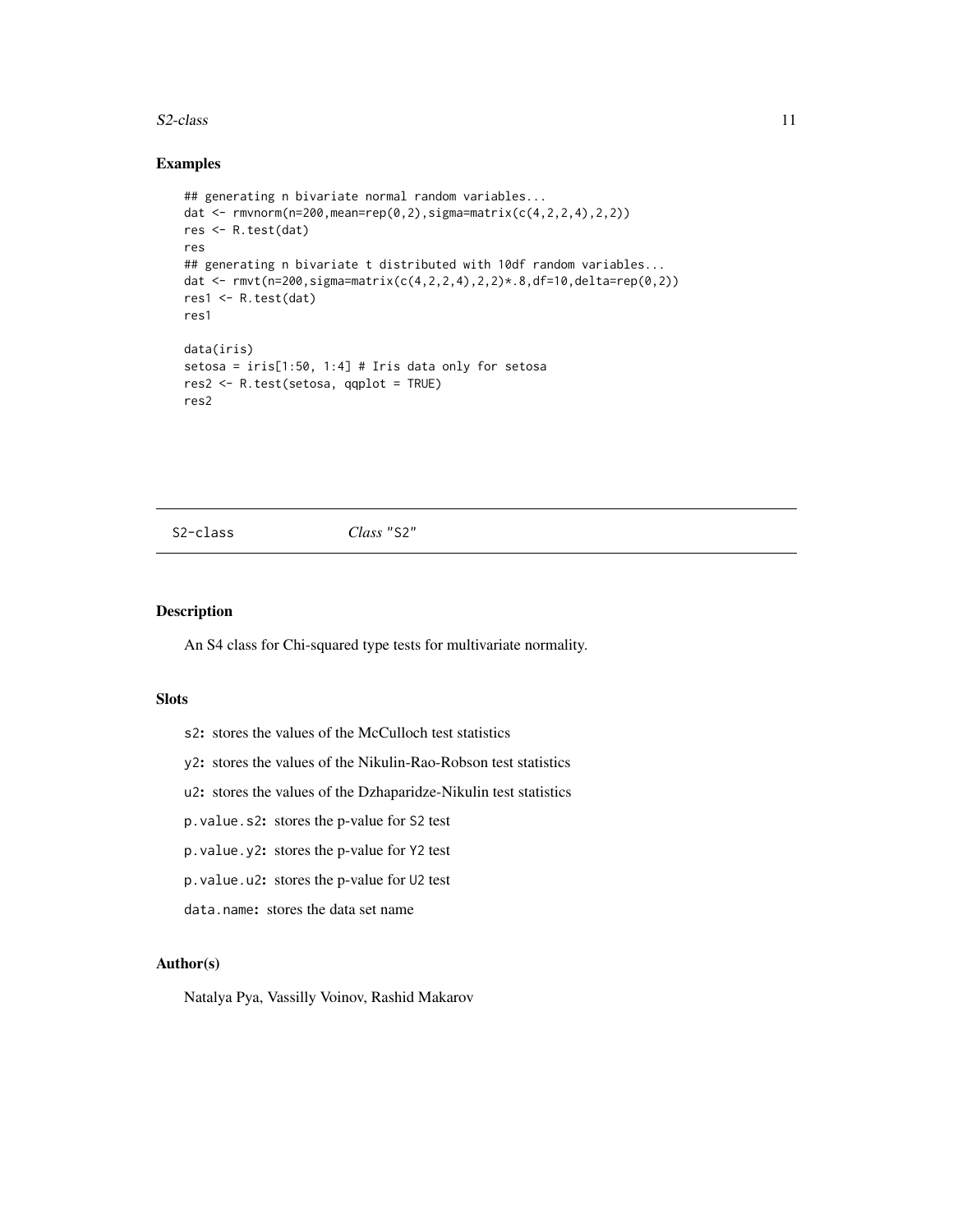<span id="page-11-1"></span><span id="page-11-0"></span>

This function implements three chi-squared type goodness-of-fit tests for multivariate normality, namely, the McCulloch S2 test, Nikulin-Rao-Robson Y2 and Dzhaparidze-Nikulin U2 tests.

#### Usage

S2.test(data, M=5, qqplot = FALSE)

#### Arguments

| data   | A numeric matrix or data frame           |
|--------|------------------------------------------|
| M      | A number of equiprobable intervals       |
| qaplot | if TRUE it creates a chi-square Q-Q plot |

#### Details

Calculates the values of the three chi-squared type test statistics, the McCulloch S2, Nikulin-Rao-Robson Y2 and Dzhaparidze-Nikulin U2 tests, and the corresponding p-values. The construction of all three tests is based on the Wald's type chi-squared goodness-of-fit tests. The vector of unknown parameters is estimated by the maximum likelihood method.The Karhunen-Loeve transformation is applied to a multi-dimensional sample data in order to diagonalize a sample covariance matrix. The null asymptotic distributions of the S2, Y2 and U2 tests are chi-squared distributions with 1, M-1 and M-2 degrees of freedom correspondingly.

#### Value

| s <sub>2</sub> | the value of the McCulloch test S2             |
|----------------|------------------------------------------------|
| p.value.s2     | the p-value of S2 test                         |
| v2             | the value of the Nikulin-Rao-Robson test Y2    |
| p.value.y2     | the p-value of Y2 test                         |
| U <sup>2</sup> | the value of the Dzhaparidze-Nikulin test U2   |
| p.value.u2     | the p-value of U2 test                         |
| data.name      | a character string giving the name of the data |

#### Note

The displayed result about multivariate normality is based on the McCulloch S2 test.

#### Author(s)

Vassilly Voinov, Natalya Pya, Rashid Makarov, Yevgeniy Voinov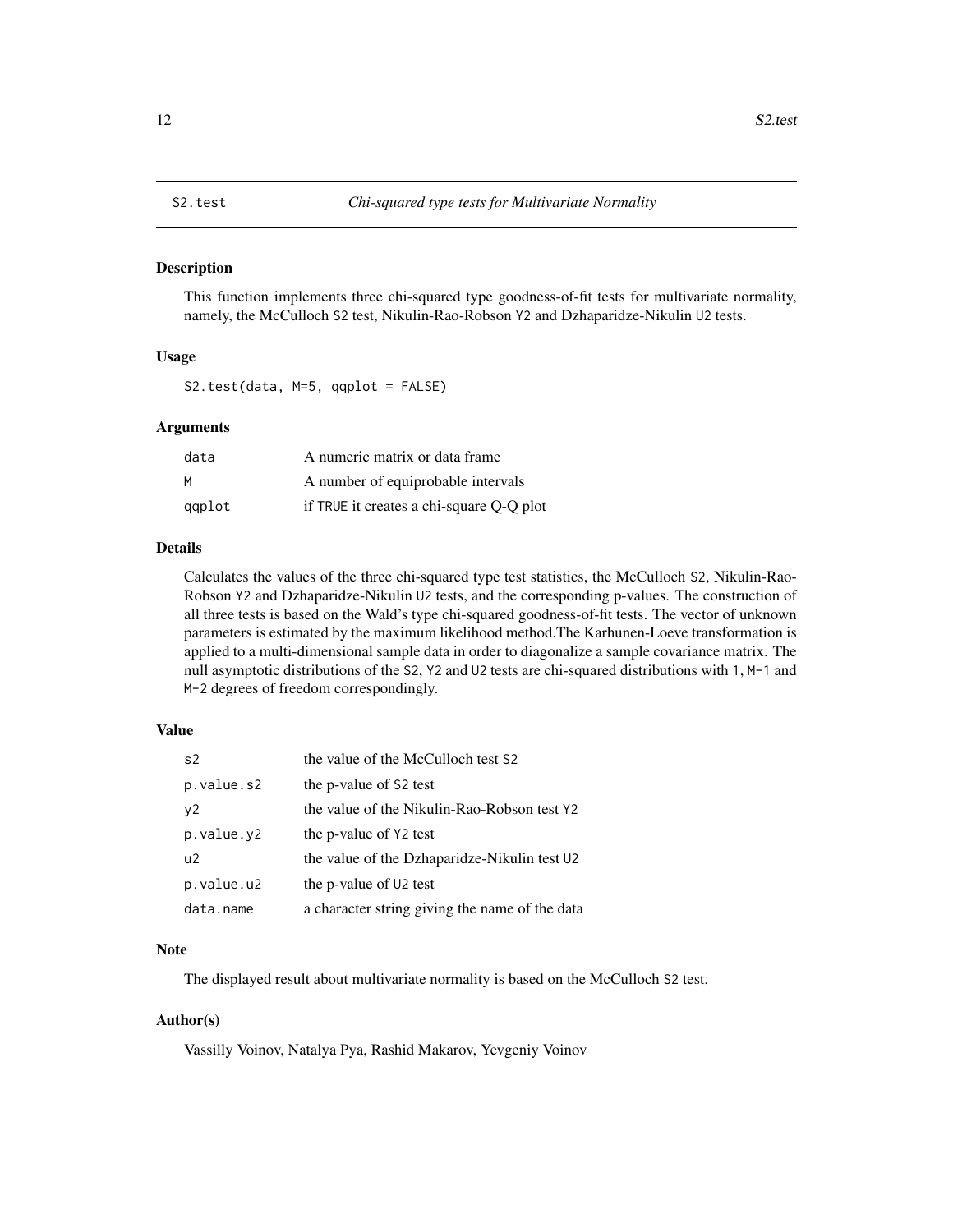#### <span id="page-12-0"></span> $S2.test$  13

#### References

Voinov, V., Pya, N., Makarov, R., and Voinov, Y. (2015) New invariant and consistent chi-squared type goodness-of-fit tests for multivariate normality and a related comparative simulation study. Communications in Statistics - Theory and Methods. doi link: [http://www.tandfonline.com/](http://www.tandfonline.com/doi/full/10.1080/03610926.2014.901370) [doi/full/10.1080/03610926.2014.901370](http://www.tandfonline.com/doi/full/10.1080/03610926.2014.901370)

Voinov, V., Nikulin, M. and Balakrishnan, N., Chi-squared goodness of fit tests with applications. New York: Academic Press, Elsevier, 2013

#### See Also

[AD.test](#page-2-1), [DH.test](#page-5-1), [R.test](#page-9-1), [CM.test](#page-3-1), [HZ.test](#page-7-1)

#### Examples

```
## generating n bivariate normal random variables...
dat <- rmvnorm(n=200,mean=rep(0,2),sigma=matrix(c(4,2,2,4),2,2))
res <- S2.test(dat, qqplot = FALSE)
res
## generating n bivariate t distributed with 10df random variables...
dat <- rmvt(n=200,sigma=matrix(c(4,2,2,4),2,2)*.8,df=10,delta=rep(0,2))
res1 <- S2.test(dat, qqplot = TRUE)
res1
data(iris)
setosa = iris[1:50, 1:4] # Iris data only for setosa
res2 <- S2.test(setosa, qqplot = TRUE)
res2
```